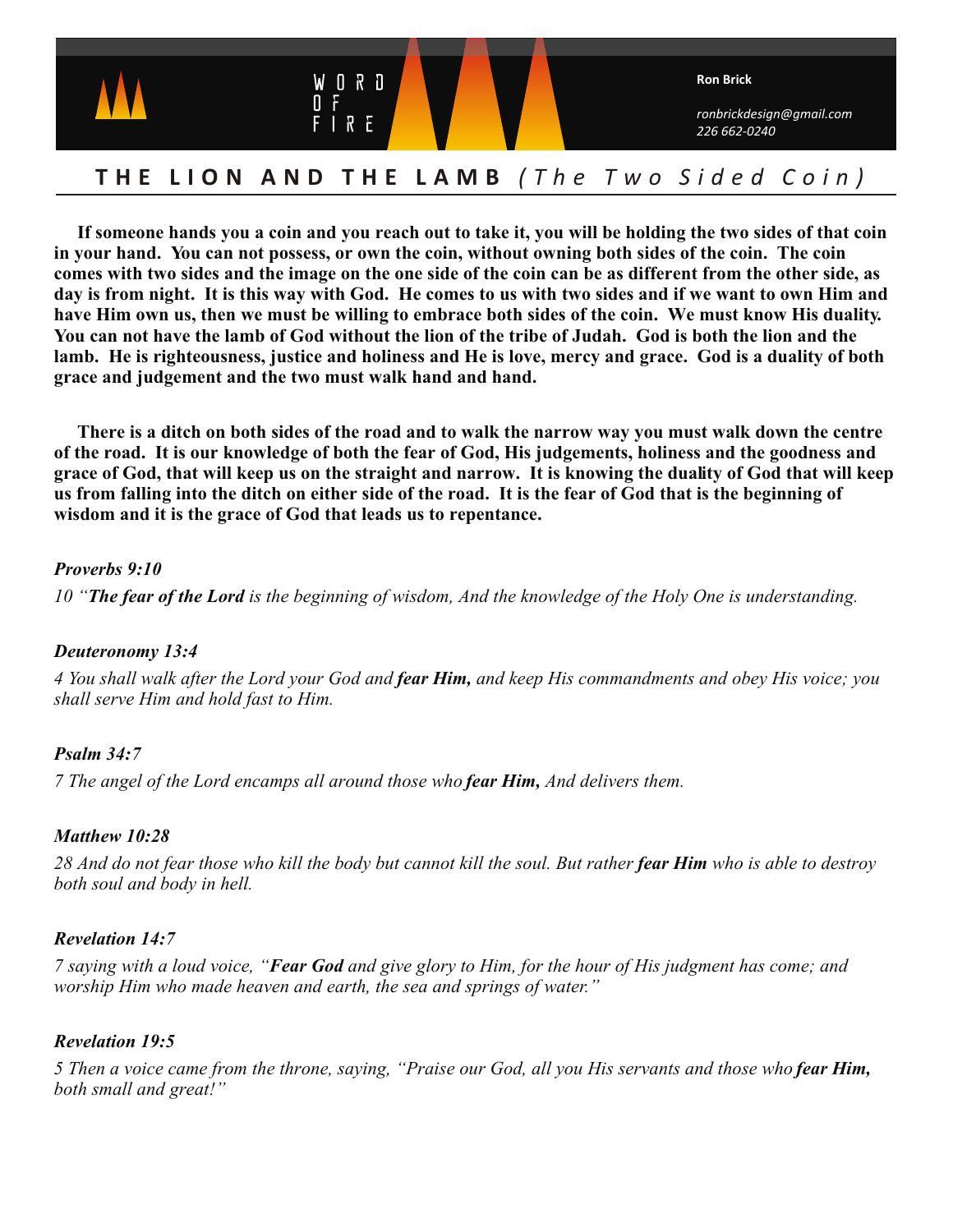**Although it is the fear of God that is the beginning of wisdom it is the grace, the goodness of God, that leads us to repentance. It is a love affair. It is the love of God that pulls us toward Him. It is His love for us and our love for Him.** 

#### *Romans 2:4*

*4 Or do you despise the riches of His goodness, forbearance, and longsuffering, not knowing that the goodness of God leads you to repentance?*

#### *Ephesians 1:7*

*7 In Him we have redemption through His blood, the forgiveness of sins, according to the riches of His grace* 

#### *Romans 11:22*

*22 Therefore consider the goodness and severity of God: on those who fell, severity; but toward you, goodness, if you continue in His goodness. Otherwise you also will be cut off.*

**On the one hand we have the grace of God, His goodness, His love, kindness and mercy. On the other hand we have His judgements, His wrath, His furious anger, an attribute of His nature that burns against sin and defines Him as Holy. His grace has been called an ocean. If it is an ocean, it is an ocean we are in danger of drowning in and being lost in. We swim into it's deep waters and enjoy it's depths. We plunge into the depths of God's grace, His mercy and His forgiveness and begin to become presumptuous with sin. We become habitual sinners, repeat offenders, always pleading the blood of Christ for forgiveness only to fall right back into the same sin over and over again. We are in danger of losing our way in the depths of God's grace, mercy, forgiveness and love, as we lose our fear of Him. We fall out of step with the true and full character of God. We forget that He is holy as we lose our ability to even comprehend what holiness is. We become to familiar with God. We begin to think of Him as a buddy that thinks like we do and is willing to overlook sin like we are. We do not understand Him, we do not know Him. We lose site of God as a holy God, who by His nature of holiness and purity can never wink at sin. We do not understand that His nature is sinless and that if we are sinful He can not be one with us and we can not be one with Him. We love the lamb and become so taken up with this side of God's nature that we forget that He is also the lion. It is wonderful to know and experience the grace of God, but without a revelation of the judgements of God, the fear of God, which is also an expression of His love, we are in danger of falling out of step with Him and of being deceived and even lost. God can not except a church that is not like Him. He can not join Himself to a harlot to become one with her. It is a bride without spot or wrinkle that He will be returning for. Not a bride that is wearing a spotted wedding dress. The garment she wears must be Christ, Christ alone and Christ is holy. Her Garment is Christ, His righteousness and He is a gift received by faith and freely given by grace. However, it is a garment that must be put on, kept on and kept clean. To put on Christ we must be willing to remove the garment of flesh. The old man of pride must be surrendered for the new man of humility. The garment of the natural for the garment of the spiritual. Christ has paid for us to have the power to do this. However, we must do it. It is not all one sided. We have a part to play in our salvation. He gives the gift through grace, we receive it by faith and then that faith becomes a walk of faith. A walk of faith that is revealed through our daily ongoing obedience to His commands. Christ said,** *"If you love me you will obey my commands".* **The process begins with us accepting the gift and it continues with us walking daily in the provision of that gift. Christ must be put on daily. We do this by carrying our cross of obedience to the Spirit daily. By daily making** *no provision for the flesh to fulfill it's lusts.*

#### *Romans 13:14*

*14 But put on the Lord Jesus Christ, and make no provision for the flesh, to fulfill its lusts.*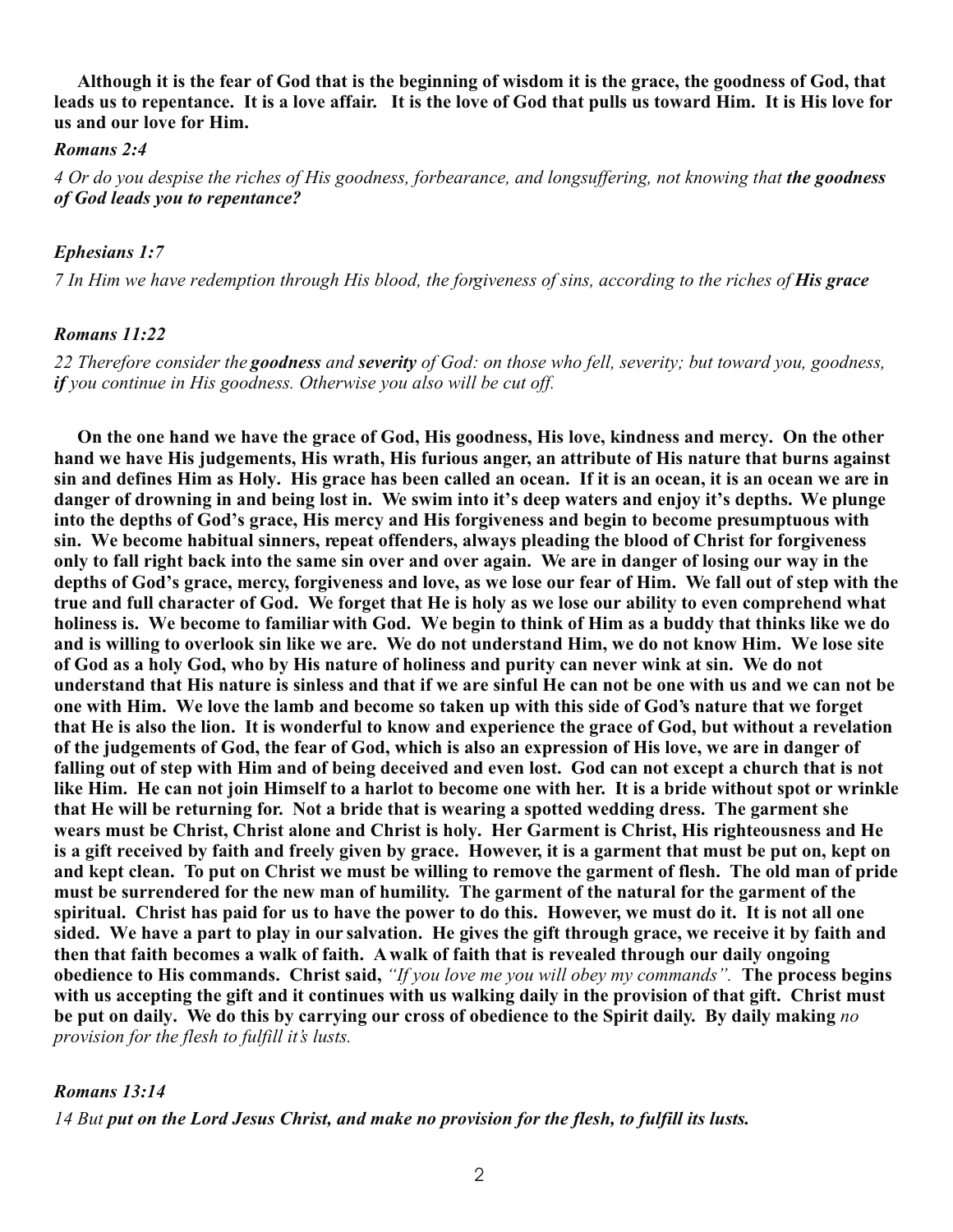### *Luke 9:23*

*23 Then He said to them all, "If anyone desires to come after Me, let him deny himself, and take up his cross daily, and follow Me.*

### *Luke 11:3*

*3 Give us day by day our daily bread.*

### *Hebrews 3:13*

*13 but exhort one another daily, while it is called "Today," lest any of you be hardened through the deceitfulness of sin.*

### *1 Corinthians 15:31*

*31 I affirm, by the boasting in you which I have in Christ Jesus our Lord, I die daily.*

**Paul died daily to his old man. Daily he surrendered the carnal, natural, sin nature for the spiritual. He took up his cross of following the Spirit to stay out of following the flesh.** *Walk in the Spirit and you will not fulfill the lusts of the flesh. Those who are led,* **day by day,** *by the Spirit of God are the sons of God.* **Paul ate his daily bread. The living bread that is Christ. He lived daily by the Word of God.** *Man shall not live by* **natural** *bread alone but by every Word that proceeds from the mouth of God.* **It is not a one time altar experience of sacrifice. It is a daily sacrifice. We must die daily. We must stay in the race. Paul said,** *"Run the race to* **finish it***, to win".* 

### *1 Corinthians 9:27*

*27 But I discipline my body and bring it into subjection, lest, when I have preached to others, I myself should become disqualified. (A cast away KJV)* 

### *Philippians 2:12*

*12 Therefore, my beloved, as you have always obeyed, not as in my presence only, but now much more in my absence, work out your own salvation with fear and trembling;*

### *Psalm 19:13*

*13 Keep back Your servant also from presumptuous sins; Let them not have dominion over me. Then I shall be blameless, And I shall be innocent of great transgression.*

**It is a great transgression to presume on God's grace. To think that you can play Russian roulette with sin.**

### *Proverbs 29:1*

## *1 He who is often rebuked, and hardens his neck, Will suddenly be destroyed, and that without remedy. Often rebuked* **is His grace and mercy.** *Suddenly destroyed***, is His judgements revealing His severity. It is**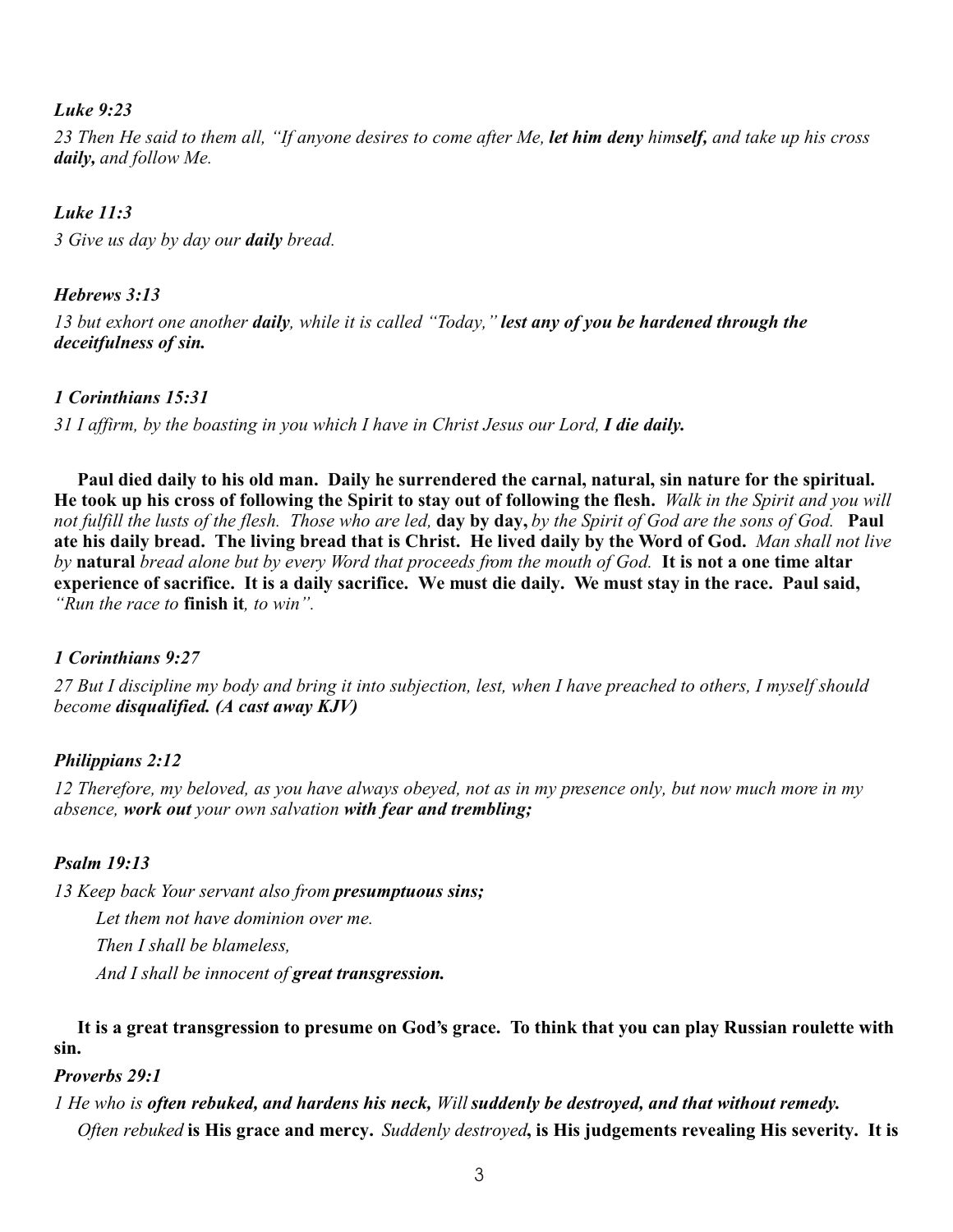#### **a foolish sin to presume on His grace and mercy.**

#### *Romans 11:21-23*

*21 For if God did not spare the natural branches, He may not spare you either. 22 Therefore consider the goodness and severity of God: on those who fell, severity; but toward you, goodness, if you continue in His goodness. Otherwise you also will be cut off. 23 And they also, if they do not continue in unbelief, will be grafted in, for God is able to graft them in again.*

#### *Presume -*

*1. to take for granted, assume, or suppose: I presume you're tired after your drive.*

- *2. Law . to assume as true in the absence of proof to the contrary.*
- *3. to undertake with unwarrantable boldness.*
- *4. To undertake (to do something) without right or permission: to presume to speak for another.*

**We can presume on God's grace and mercy. We can take it for granted. This becomes a very dangerous place to be, because we begin to think that sin has no consequence for us. However, if we continue in sin after we have been cleansed we are in danger of counting the blood of Christ a common thing, an unholy thing. We lose our reverence, our respect for the cross of Christ and what He suffered to redeem us from sin and we insult the Spirit of grace.** 

#### *Hebrews 10:26-31*

*26 For if we sin willfully after we have received the knowledge of the truth, there no longer remains a sacrifice for sins, 27 but a certain fearful expectation of judgment, and fiery indignation which will devour the adversaries. 28 Anyone who has rejected Moses' law dies without mercy on the testimony of two or three witnesses. 29 Of how much worse punishment, do you suppose, will he be thought worthy who has trampled the Son of God underfoot, counted the blood of the covenant by which he was sanctified a common thing, and insulted the Spirit of grace? 30 For we know Him who said, "Vengeance is Mine, I will repay," says the Lord. And again, "The LORD will judge His people." 31 It is a fearful thing to fall into the hands of the living God.*

**We insult the Spirit of grace by continuing in sin after we have been forgiven. We are in danger of counting the blood of Christ as a common thing when we repeatedly turn back to sin presuming that God's grace and mercy will, like magic, always be there to cover our sin. If we take grace, the Spirit of grace for granted, by thinking that we can continue in sin and just repeatedly ask God to forgive us and that we will always be forgiven, we are presuming on His grace and mercy. This is called the sin of presumption and it is this man or women that is in danger of suddenly being cut off without remedy.** 

 **We need to get the fear of God into our hearts. We need to know His goodness, His grace and mercy, but we must also know His judgements and His severity against sin. We need to understand that God is an awesome God, a holy God, a terrible God, a God to be revered and feared. We need to understand that it is in knowing Him as both the lamb and the lion that we will be found safe in His arms. It is in walking down the centre of the road, between these two polarities of His nature, that we will be travelling down the narrow way, that is Christ. In Christ's day it was the Pharisees that Jesus called blind guides. In our day it has become the so called "grace preachers", that have become the blind guides leading the blind into the ditch. The new harlot church has become the evangelical church in America. It starts with a one sided gospel that becomes a constant diet of ice cream. With Pastors fearful or incapable of giving**